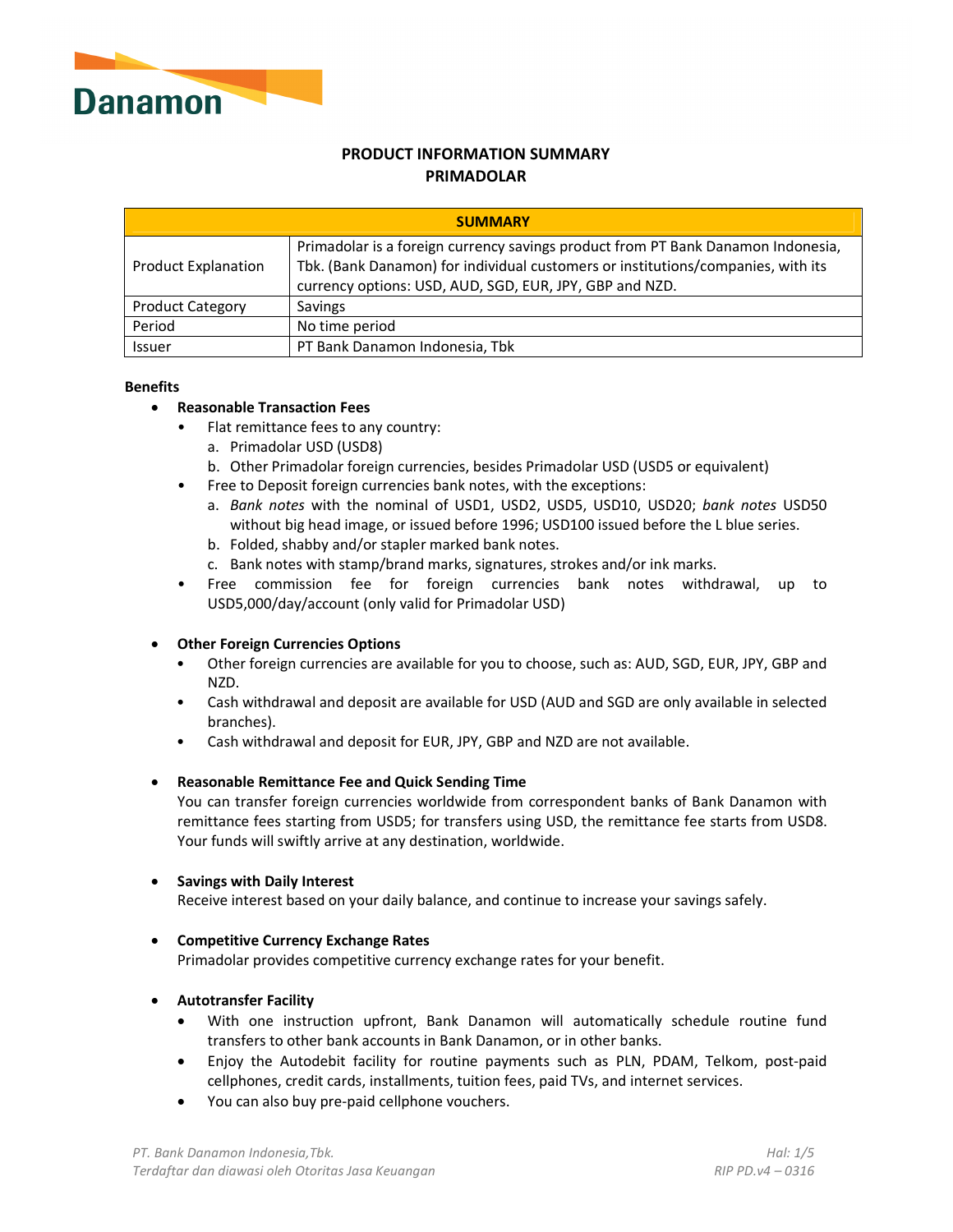

## • **Debit Card/ATM for All Your Needs with Wide Network Access**

You will be given a Danamon Debit/ATM Card that can be used for cash withdrawal at Danamon ATM, ATM Bersama, Prima and ALTO network in Indonesia, DBS/POSB ATM in Singapore and MasterCard, Cirrus, Maestro ATM worldwide. The limit for cash withdrawal will be following currency exchange rates and is equivalent with the value in Rupiah as mentioned below:

- Cash withdrawal limit is Rp10.000.000/day
- Free cash withdrawal at:
	- a. All ATM Bersama, Prima and ALTO network if the balance before withdrawal is above or equal to Rp5.000.000 with a maximum of transactions are 100 times per month.
	- b. All DBS/POSB ATM network in Singapore and Cirrus/Maestro ATM worldwide if the balance before withdrawal is above or equal to Rp50.000.000.
- Free balance inquiry fees at all ATM Bersama, Prima and ALTO network if the balance before withdrawal is above or equal to Rp5.000.000 with maximum of transactions are 50 times per month.
- Besides cash withdrawals at ATM, this ATM card also can be used as a Debit Card for payments at all merchants with the MasterCard, Maestro, Cirrus, and Prima Debit. It is safe because it is verified by PIN authorization (maximum amount of Rp10.000.000/day) or signature (maximum amount of Rp5.000.000/day).

| <b>No</b>      | <b>Features</b>                                                                      | <b>Note</b>                                                                                                                                                                                                                                                                                                                |
|----------------|--------------------------------------------------------------------------------------|----------------------------------------------------------------------------------------------------------------------------------------------------------------------------------------------------------------------------------------------------------------------------------------------------------------------------|
| $\mathbf{1}$   | Initial deposit                                                                      | USD100/ SGD200/ AUD200/ JPY10.000/ EUR100/<br>GBP100/NZD100                                                                                                                                                                                                                                                                |
| $\overline{2}$ | Retained deposit                                                                     | USD5/ SGD10/ AUD10/ JPY500/ EUR5/ GBP5/<br>NZD <sub>5</sub>                                                                                                                                                                                                                                                                |
| 3              | Minimum balance for free penalty fee                                                 | USD200/ SGD200/ AUD200/ JPY10.000/ EUR100/<br>GBP100/NZD100                                                                                                                                                                                                                                                                |
| $\overline{4}$ | Withdrawal and balance inquiry at ATM<br>Bersama, Cirrus, MasterCard, Prima and ALTO | • Free withdrawal fee if the balance before<br>withdrawal is $\ge$ equivalent to Rp5.000.000 and<br>for a maximum of transactions are 100 times<br>per month<br>• Free balance check if the balance before<br>withdrawal is $\ge$ equivalent to Rp5.000.000 and<br>for a maximum of transactions are 50 times per<br>month |
| 5              | Mediums of transaction report                                                        | - Statement<br>- e-Statement<br>- Passbook (only for USD)                                                                                                                                                                                                                                                                  |
| 6              | Interest rate                                                                        |                                                                                                                                                                                                                                                                                                                            |
|                | <b>USD</b>                                                                           | $< 50 k = 0.15 %$<br>$\geq$ 50 k - < 100 k = 0.25%<br>$\geq$ 100 k - < 500 k = 0.50 %<br>$\geq$ 500 k = 0.65 %                                                                                                                                                                                                             |
|                | SGD                                                                                  | $< 150 = 0.00\%$<br>$> 150 = 0.10\%$                                                                                                                                                                                                                                                                                       |
|                | <b>AUD</b>                                                                           | $> 0 = 0.50\%$                                                                                                                                                                                                                                                                                                             |
|                | <b>JPY</b>                                                                           | $<$ 10,000 = 0.00%<br>$>$ 10,000 = 0.00%                                                                                                                                                                                                                                                                                   |

## **Features of Primadolar USD/SGD/AUD/JPY/EURO/GBP/NZD**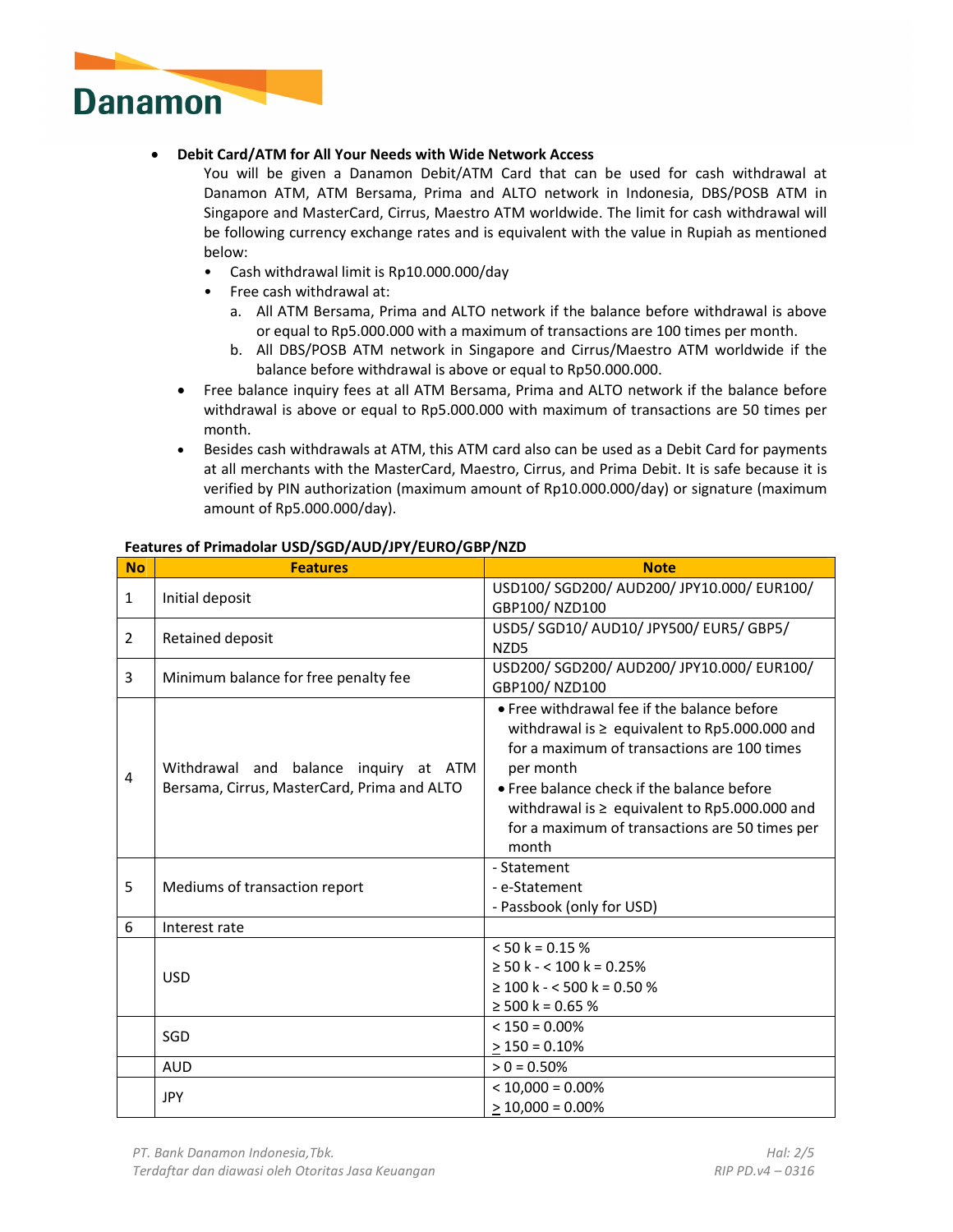

|   |                                                | $<$ 100 = 0.00%                                  |
|---|------------------------------------------------|--------------------------------------------------|
|   | <b>EUR</b>                                     | $>100 = 0.00\%$                                  |
|   | <b>GBP</b>                                     | $< 100 = 0.00\%$                                 |
|   |                                                | $>100 = 0.10\%$                                  |
|   | <b>NZD</b>                                     | $<$ 100 = 0.00%                                  |
|   |                                                | $>100 = 0.10\%$                                  |
| 7 | Remittance fee                                 | USD8 (ccy USD) / USD5 or equivalent (others ccy) |
| 8 | Transfers with Pay in Full Amount instructions | - Remittance Fee + USD25 + certain amount        |
|   |                                                | If the amount charged by the correspondent       |
|   |                                                | bank is higher than USD25                        |
|   |                                                | - Remittance Fee + JPY (0,05%, min JPY5.000),    |
|   |                                                | EUR30 (max trf amount of EUR100.000)             |

### **Risks**

- Fluctuation of currency exchange rate
- Interest rate risk
- Penalty fee for balances below the minimum

# **Primadolar Fees USD/SGD/AUD/JPY/EURO/GBP/NZD**

| N              | <b>Fees</b>                                     |                                                 |
|----------------|-------------------------------------------------|-------------------------------------------------|
| $\mathbf o$    |                                                 | <b>Amount</b>                                   |
| 1              | Monthly administration fee                      | USD-Free/SGD1.5/AUD1.5/JPY100/EUR1/GBP1/NZD1    |
| $\overline{2}$ | Monthly admin fee for Debit/ATM                 | Free                                            |
|                | card                                            |                                                 |
| 3              | Replacement fee for Debit/ATM                   |                                                 |
|                | card                                            |                                                 |
|                | Card stuck at the ATM<br>$\bullet$              | Free + Rp6.000 (stamp fee)                      |
|                | Lost card<br>$\bullet$                          | Rp25.000 + Rp6.000 (stamp fee)                  |
|                | Damaged card or invalid PIN                     | Rp25.000                                        |
| 4              | Penalty fee for balances below the              | USD2/ SGD4/ AUD4/ JPY200/ EUR2/ GBP2/ NZD2      |
|                | minimum                                         |                                                 |
| 5              | Account closing fee                             | USD5/ SGD10/ AUD10/ JPY500/ EUR10/ GBP10/ NZD10 |
| 6              | Paper Statement Fee                             | Primadolar USD<br>$:$ USD 0.8                   |
|                |                                                 | $:$ SGD 1<br>Primadolar SGD                     |
|                | (Effective per 7 <sup>th</sup> of October 2015) | Primadolar AUD<br>: AUD1                        |
|                |                                                 | Primadolar JPY<br>: JPY 85                      |
|                |                                                 | Primadolar EUR<br>: EUR 0.7                     |
|                |                                                 | Primadolar GBP<br>$:$ GBP 0.6                   |
|                |                                                 | Primadolar NZD<br>$:$ NZD 1                     |

Note: All charging fees will be automatically deducted from the Customer's account at the time of transaction/monthly depending on the mechanism of each product/service.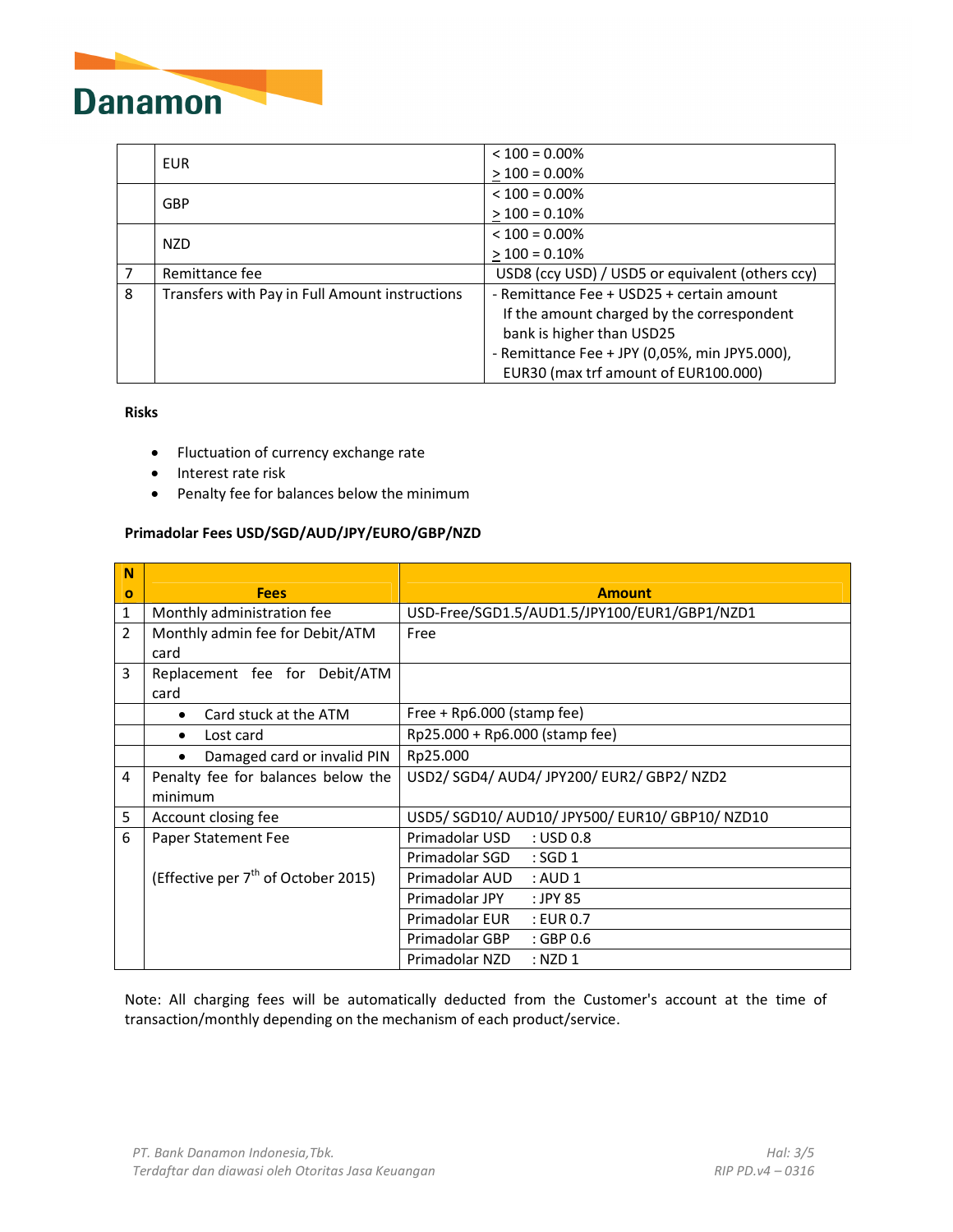

## **Simulation**

| <b>Monthly Interest Calculation</b>                                                    | <b>Amount</b> |
|----------------------------------------------------------------------------------------|---------------|
| Primadolar USD Account Balance:                                                        |               |
| - On the date of $1^{\text{st}}$ -11 <sup>th</sup><br>$=$ USD100                       |               |
| - On the date of $12^{th}$ -29 <sup>th</sup> = USD51,000                               |               |
| - On the date of $30th$<br>$=$ USD55,000                                               |               |
| Interest (Gross):<br>(11xUSD100x0.15%)+(18xUSD51.000x0.25%)+(1xUSD55.000x0,25%)<br>365 | USD6.669      |
| Tax 20% : USD6.67 x 20%                                                                | USD1.334      |
| Interest (Net) : USD6.669 - USD1.334                                                   | USD5.335      |

| <b>Average Balance Calculation</b>                 | <b>Amount</b>                                           |
|----------------------------------------------------|---------------------------------------------------------|
| Primadolar USD Account average balance in a month: |                                                         |
| - Balance Above Minimum                            | <b>USD215</b><br>$\geq$ USD200 : no penalty charge)     |
| - Balance Below Minimum                            | <b>USD155</b><br>< USD200 : charged<br>with<br>penalty) |
| Penalty fee of average balance < USD200            | USD <sub>2</sub>                                        |

## **Requirements and procedures**

- Customers must complete and sign the Customer Data and Account Opening Form.
- Customers is required to submit the supporting documents, such as:
	- 1. Copy of valid identity card (KTP/ SIM/ Paspor)
	- 2. Copy of tax identification number (NPWP)
	- 3. Other documents
- For Complaints/Questions : Customers may call the nearest Bank Danamon branch office.